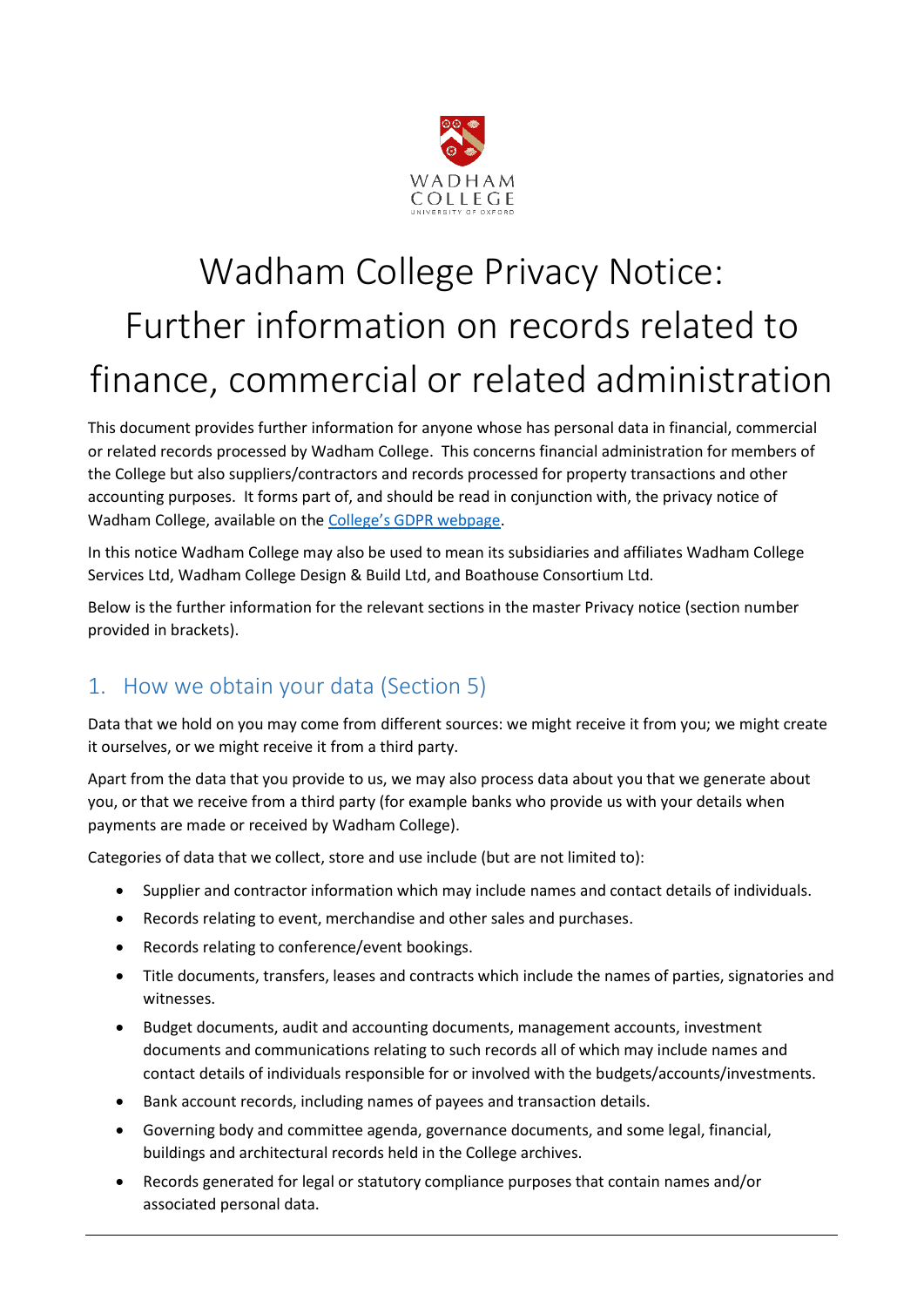## 2. Details of our processing activities, including our lawful basis for processing

The law requires that we provide you with information about the purpose for which we process your data and the related lawful basis. Examples of the ways in which we process your data are as follows:

- Data on the selection of contractors/suppliers, including information about the quality and/or value of the work or products. The lawful basis for such processing is that the College has a legitimate interest in engaging suppliers and contractors that meet its required standards.
- Data that you provide will be a necessary requirement of your transaction with the College. If you do not provide your data, we will not be able to process the transaction.
- Data in title documents, contracts, transfers and leases. Where you are a contracting party, the lawful basis for such processing is that the processing is necessary for performance of our contract with you. Otherwise, or after conclusion of any contract, the College has a legitimate interest in entering contracts, leases and transfers of land, and in retaining records and title documents to assist with the management of its properties.
- Data required for legal or statutory compliance purposes that contain names and/or associated personal data. For example, copies of data supplied pursuant to requests made under data protection and/or freedom of information legislation, records made to comply with safeguarding, health and safety or counter-terrorism legislation, in connection with legal advice or claims, or to comply with auditors' requirements.
- legal, financial, buildings and architectural records held in the College archives, the College has a legitimate interest in maintaining a record of is activities as part of a long established university with a strong identity and history and in maintaining such records for future research.

Where Special Category data or data relating to criminal convictions or allegations is processed, this will be as set out in the Wadham College Privacy notice. Our grounds for processing Special Category data are provided in a detailed record of our processing activity available from the Data Protection Officer (see section 4 below).

### 3. How long we keep your data (Section 12)

We retain your personal information for as long as necessary to fulfil the purposes for which it was collected, including for the purpose of satisfying any legal, accounting or reporting requirements.

The retention period, will depend on the category of the data. As a general guide, our expected retention period is normally seven years following the end of the financial year to which the record relates. There are some exceptions, for example records required for VAT purposes may be retained for up to 10 years and those relating to title deeds for 12 years. Legal, financial, buildings and architectural records held in the College archives will be retained permanently.

A full record of our processing activity, including the lawful basis on which we rely and expected retention periods is available on request from the Data Protection Officer at Wadham College.

#### 4. Contact Details (Section 2)

If you have queries regarding the above information then please contac[t accounts@wadham.ox.ac.uk](mailto:accounts@wadh.ox.ac.uk)

A full record of our processing activity is available on request from the Data Protection Officer at Wadham College.